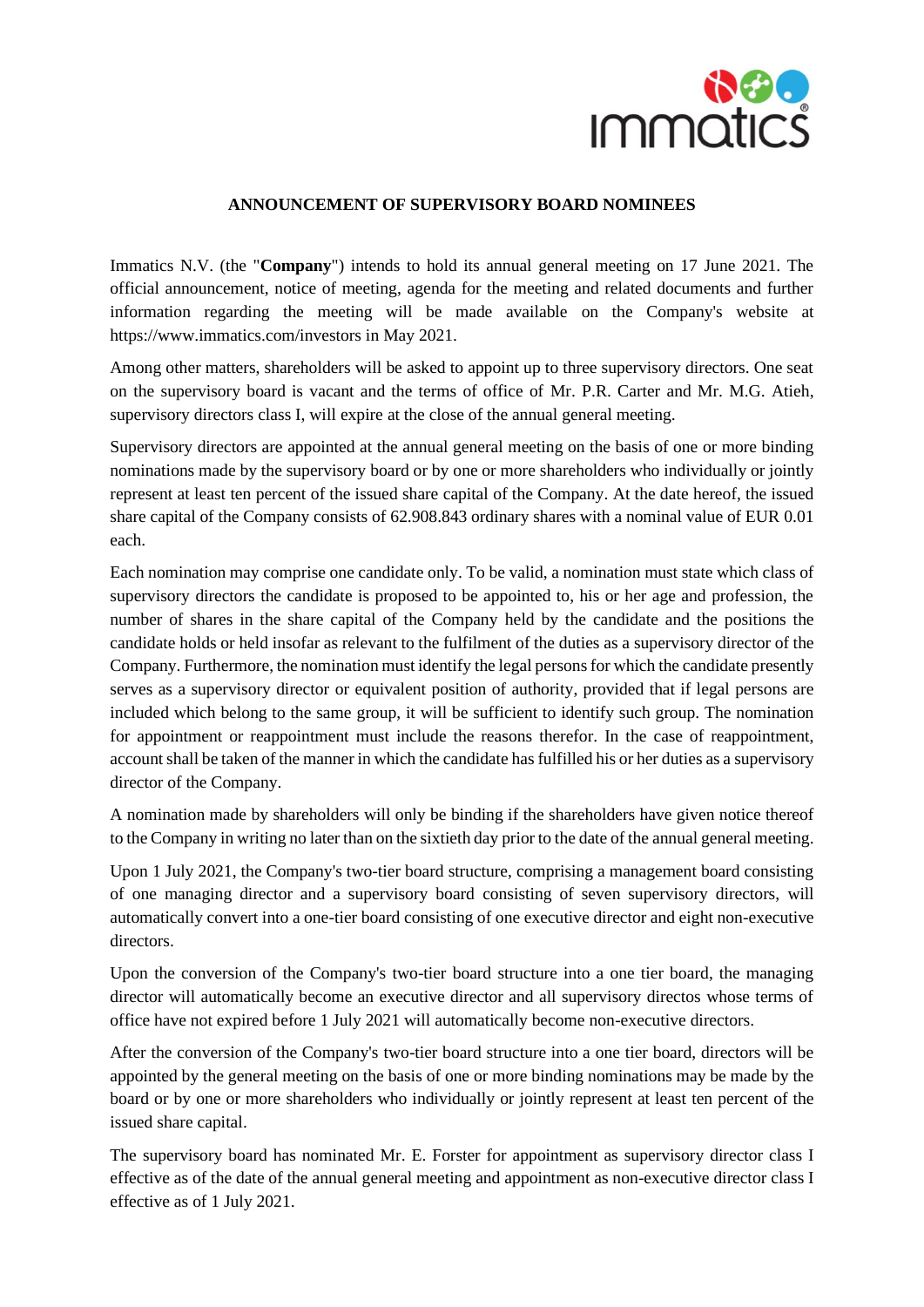Furthermore, the supervisory board has nominated Mr. P.R. Carter and Mr. M.G. Atieh for reappointment as supervisory director class I effective as of the date of the annual general meeting and appointment as non-executive director class I effective as of 1 July 2021.

**Eliot Forster Ph.D.**, born on 27 February 1966. Dr. Forster has served on the Company's supervisory board since September 2020. Since 2018, Dr. Forster has served as the Chief Executive Officer of Fstar Therapeutics Ltd. From 2015 to 2018, Dr. Forster served as the Chief Executive Officer of Immunocore Limited. Prior to that, Dr. Forster served as the Chief Executive Officer of Creabilis SA, as the Chief Executive Officer of Solace Pharmaceuticals Inc., as Head of Development and Operations for the EU and Asia at Pfizer Inc. Dr. Forster is an honorary visiting Professor of Molecular and Clinical Cancer Medicine at the University of Liverpool and an honorary international visiting Professor at the University of Pavia. Dr. Forster serves on the board of directors of F-star Therapeutics Ltd, Avacta Group plc and OSCHR (Office for Strategic Coordination of Health Research) and the National Genomics Board and has previously served on the board of directors of MedCity Ltd., Spinifex Pty Ltd, Oxford BioTherapeutics and Atlantic Healthcare (UK) Ltd. Dr. Forster holds a B.Sc. in physiology from the Unversity of Liverpool, an M.B.A. from Henley Business School and a Ph.D. in neurophysiology from the University of Liverpool.

Dr. Forster does not hold any shares in the share capital of the Company.

Given Dr. Forster's extensive experience, the supervisory board is of the opinion that the Company will benefit from Dr. Forster's membership on the supervisory board and, after the conversion of the Company's two-tier board structure into a one tier board, the board.

Paul R. Carter FCMA. born on 13 July 1960. Mr. Carter has served on the Company's supervisory board since 2020. From 2014 to 2016, Mr. Carter served as Executive Vice President, Commercial Operations of Gilead Sciences, Inc. Prior to that, Mr. Carter served as Senior Vice President and Head, International Commercial Operations of Gilead Sciences, Inc. and in various senior positions over a 10 year period at GlaxoSmithKline plc, including as Regional Vice President, China & Hong Kong, Vice President and General Manager, Pharmaceutical & Consumer Health, Hong Kong & South China, and General Manager, SmithKline Beecham Consumer Health, Russia & CIS. In addition to the supervisory board of the Company, Mr. Carter serves on the board of directors of Evox Therapeutics Ltd, Mallinckrodt PLC and Hutchison China MediTech Ltd. and has previously served on the board of directors of Alder Biopharmaceuticals Inc. Mr. Carter also serves as an advisor to Astorg Partners SAS, ZambonGroup, Indegene Inc. and GLG Institute. Mr. Carter holds a B.A. in business studies from the University of West London.

Mr. Carter does not hold any shares in the share capital of the Company.

Mr. Carter joined the Company's supervisory board in July 2020 and serves as chairman of the compensation committee and is a member of the audit committee. Given Mr. Carter's extensive business leadership experience within the life sciences industry and valuable contribution to the Company, the supervisory board is of the opinion that the Company will continue to benefit from Mr. Carter's membership on the supervisory board and, after the conversion of the Company's two-tier board structure into a one tier board, the board.

**Mr. Michael G. Atieh**, born on 8 August 1953. Mr. Atieh has served on the Company's supervisory board since 2020. From 2014 until his retirement in 2016, Mr. Atieh served as Executive Vice President, Chief Financial and Business Officer of Ophthotech Inc. Prior to that, he served as Executive Chairman of Eyetech Inc., as Executive Vice President and Chief Financial Officer of OSI Pharmaceuticals, as